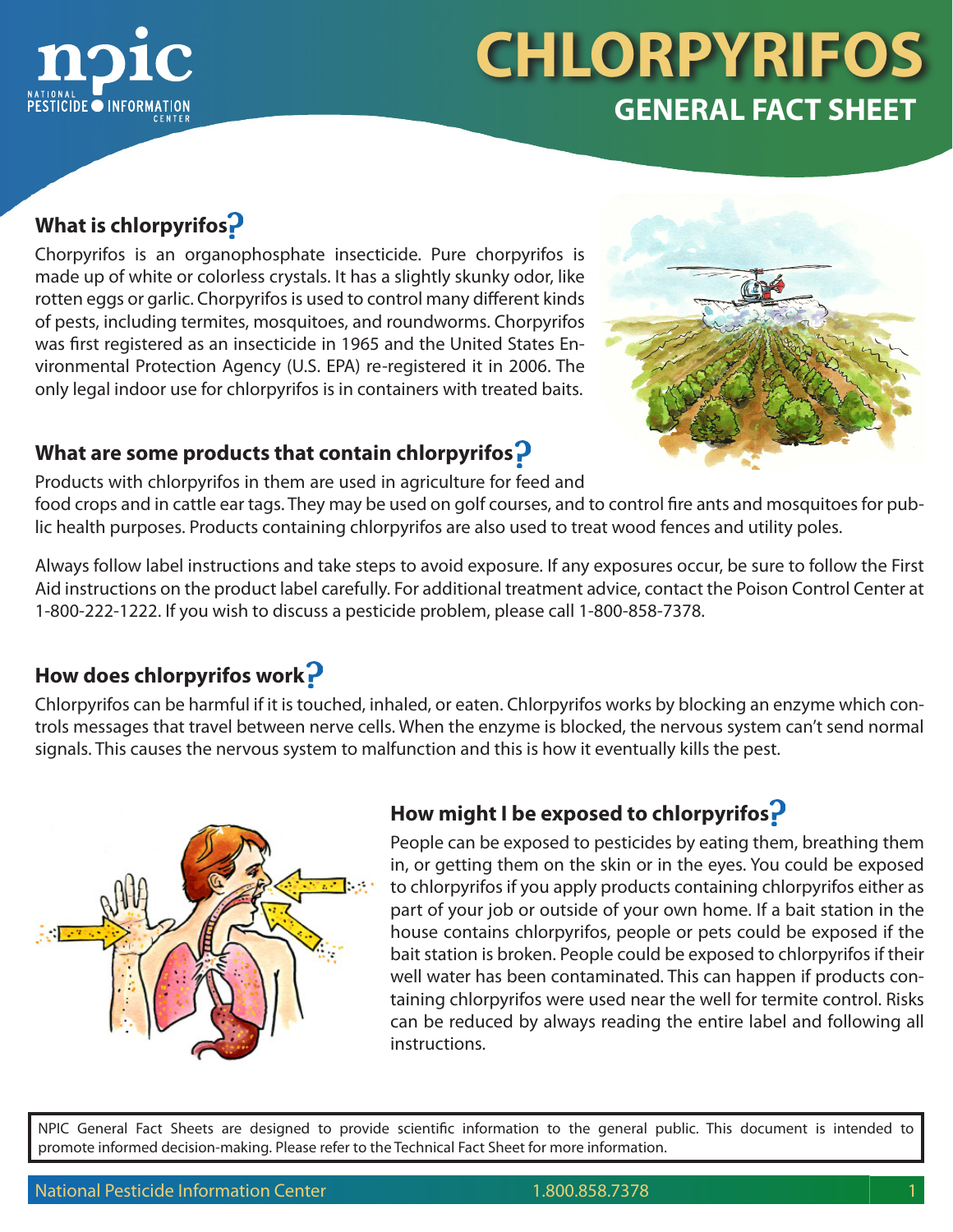

#### **What are some signs and symptoms from a brief exposure to chlorpyrifos**

Chlorpyrifos affects the nervous system of people, pets, and other animals the same way it affects the target pest. Signs and symptoms can appear within minutes to hours after exposure. These effects can last for days or even weeks. During this time, the body is replacing the depleted enzymes in the nervous system so it can function normally again.

Exposure to small amounts of chlorpyrifos can cause runny nose, tears, and increased saliva or drooling. People may sweat, and develop headache, nausea, and dizziness. More serious exposures can cause vomiting, abdominal muscle cramps, muscle twitching, tremors and weakness, and loss of coordination. Sometimes people develop diarrhea or blurred or darkened vision. In severe poisoning cases, exposure can lead to unconsciousness, loss of bladder and bowel control, convulsions, difficulty in breathing, and paralysis.

## **What happens to chlorpyrifos when it enters the body**

Chlorpyrifos moves to all parts of the body after exposure. When the body tries to break it down, it creates another form called chlorpyrifos oxon. The oxon binds permanently to enzymes which control the messages that travel between nerve cells. When chlorpyrifos binds to too many of the enzymes, nerves and muscles do not function correctly. The body then must make more enzymes so that normal nerve function can resume. The body can break down and excrete most of the unbound chlorpyrifos in feces and urine within a few days. Chlorpyrifos that finds its way into the nervous system may stay there much longer.

### **Is chlorpyrifos likely to contribute to the development of cancer**

Researchers have exposed rats and mice to chlorpyrifos in laboratory studies to see if chlorpyrifos would cause tumors. Chorpyrifos was not linked to cancer by any of these studies. The U.S. EPA has decided that there is "evidence of non-carcinogenicity for humans" for chlorpyrifos.

### **Has anyone studied non-cancer effects from long-term exposure to chlorpyrifos**

Scientists exposed laboratory rats, mice, and dogs to low levels of chlorpyrifos for long periods of time. Some animals lost weight, and some of their internal organs got bigger and they had other tissue changes that were not normal. Many studies have shown nervous system effects that were similar to those seen in short-term exposures. Sometimes the test animals seemed to be able to tolerate the effects of chlorpyrifos over time. We don't know why or how this happens.

Long-term exposure to chlorpyrifos in people caused the same nervous system effects as short-term exposures did, but did not cause any additional health problems. Some people have suffered delayed nervous system damage if they were exposed to very large amounts of chlorpyrifos. This is very rare, and scientists and doctors do not understand it very well.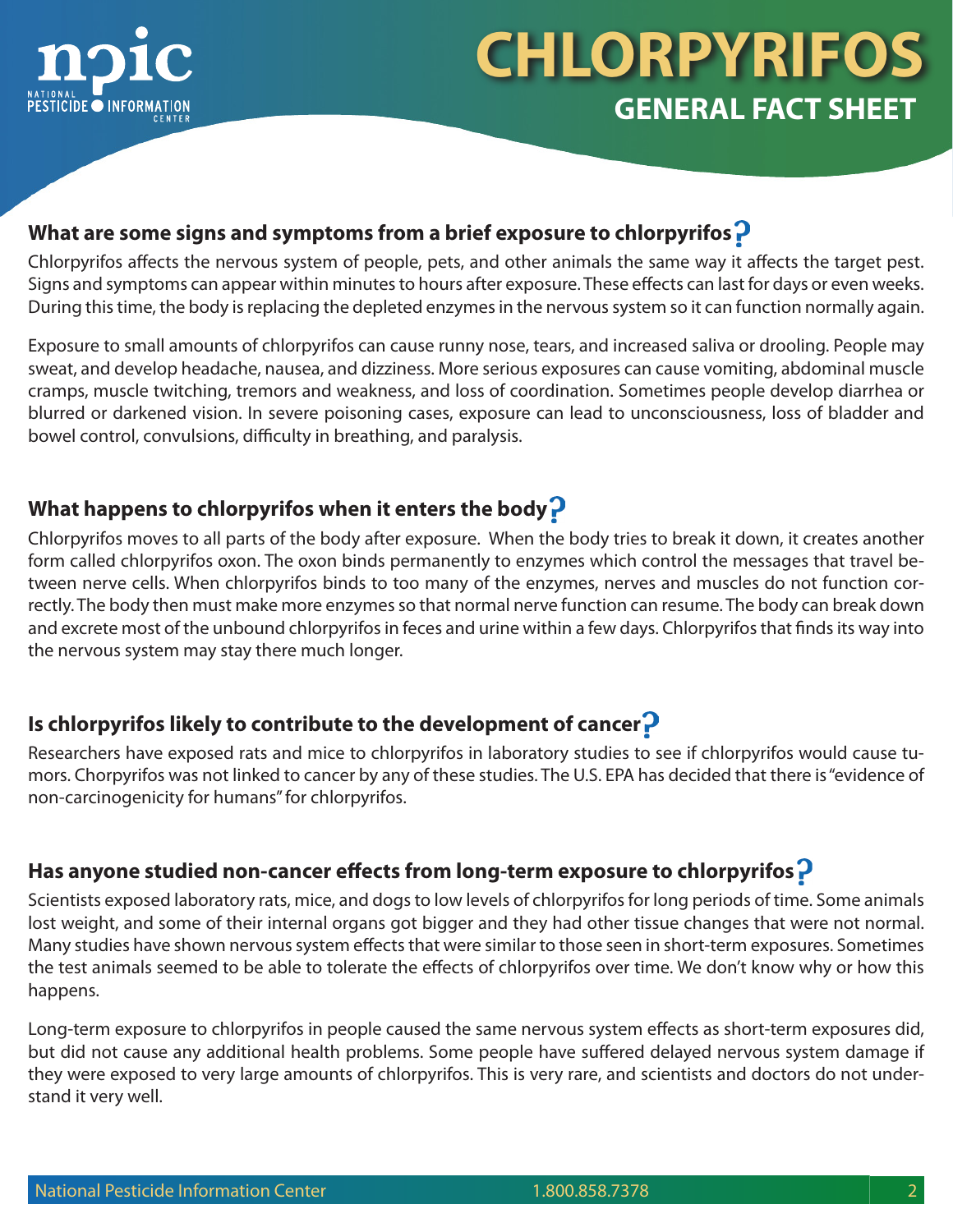

### **Are children more sensitive to chlorpyrifos than adults**

Chorpyrifos exposure was linked to changes in social behavior and brain development as well as developmental delays in young laboratory animals. Other studies showed that chlorpyrifos affected the nervous system of young mice, rats, and rabbits more severely than adult animals.

Researchers studied the blood of women who were exposed to chlorpyrifos and the blood of their children from birth

for three years. Children who had chlorpyrifos in their blood had more developmental delays and disorders than children who did not have chlorpyrifos in their blood. Exposed children also had more attention deficit disorders and hyperactivity disorders.

In general, [children may be more sensitive to pesticides](http://npic.orst.edu/health/child.html) than adults. One reason for this is that their bodies may break down pesticides differently. Children are also more likely to be exposed to pesticides when playing and may put their hands in their mouths more often than adults. Children may also be more sensitive to exposures because they have more surface area of skin for their body size than adults.



#### **What happens to chlorpyrifos in the environment**

When chlorpyrifos gets into the soil, it can take weeks to years for all of the chlorpyrifos to break down. Chlorpyrifos in the soil may be broken down by ultraviolet light and chemicals in the soil. Soil temperature and pH level may also affect how long chlorpyrifos stays in the soil. Chlorpyrifos will break down more slowly in acidic soils than in basic soils.

Once chlorpyrifos is in the soil, it sticks very strongly to soil particles. Plant roots won't usually pick it up, and it won't easily get into groundwater. Chlorpyrifos may wash into rivers or streams if erosion moves the treated soil. One of the breakdown products of chlorpyrifos, called TCP, does not bind to soil and may get into groundwater.

Most of the chlorpyrifos applied to plant leaves will evaporate, but some may remain for 10 to 14 days. Chlorpyrifos or the chemicals it breaks into may get into the atmosphere and travel long distances. Researchers found chlorpyrifos in indoor air, dust, carpets, and on children's toys in homes where products with chlorpyrifos in them had been used.